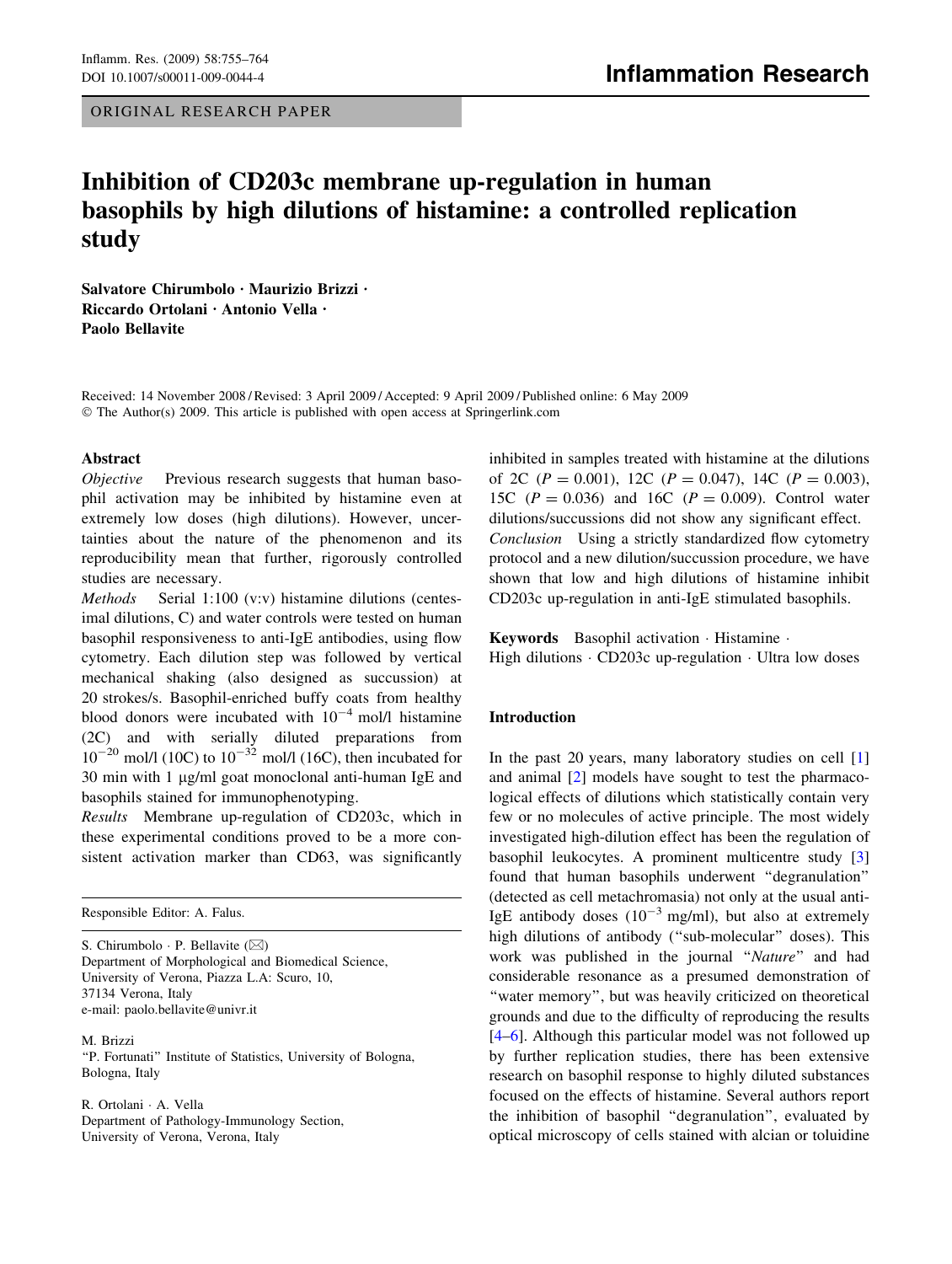blue, using high dilutions of pure histamine at theoretical concentrations ranging from  $10^{-10}$  mol/l (5th centesimal dilution, 5C) to  $10^{-38}$  mol/l (19th centesimal dilution, 19C) [[7–9\]](#page-8-0). The high-dilution effect of histamine has also been confirmed in a multicentre trial [[10](#page-8-0)], although the authors report that not all the laboratories involved were able to observe the phenomenon, possibly due to variations in basophil sensitivity depending on the donors [\[11](#page-8-0)]. Controversies over the manual method used to assess basophil activation, along with its time-consuming and subjective nature, prompted adoption of a standardized automated flow cytometry approach [[12\]](#page-8-0), which was able to evaluate the effect of highly diluted compounds by quantitatively following membrane expression of the investigated cells. More recently, similar effects have been confirmed by two independent laboratories [\[13](#page-8-0), [14\]](#page-8-0) and by the group of Belon and Sainte-Laudy [\[15](#page-8-0), [16\]](#page-8-0), who also report that CD203c is the most suitable marker for this type of effect [[17\]](#page-8-0). However, the literature in this field is not always consistent, with some experiments showing that highly diluted histamine activates rather than inhibiting the same cells [\[18](#page-8-0)], while another group failed to replicate the reported inhibitory effects of high histamine dilutions [\[19](#page-8-0)]. These last-mentioned authors suggest that minor variables of the experimental set-up, such as the placement of samples in different rows on the same laboratory microplate, may produce significant differences in the results if not properly controlled (though it is worth noting that most flow cytometry experiments performed by the other authors were done using disposable tubes). Finally, a number of studies have used only a  $10^{-32}$  mol/l solution (16C) [\[16](#page-8-0)], or a pool of several dilutions [[10\]](#page-8-0), but dose–response curves are rarely reported [[13\]](#page-8-0).

Notwithstanding the prevailing evidence in favor of a true ''high-dilution effect'', the implausibility of such claims calls for serious investigation into the possibility of artifacts, arising from as-yet unidentified methodological factors, also because the research in this field has until now failed to account for the discrepancies observed between different laboratories. Even where many experiments of high methodological standard have demonstrated an effect of high dilutions, there has been no positive result stable enough to be reproduced by all investigators [\[20–24](#page-8-0)]. Therefore, given the profound pharmacological and biological implications of high-dilution effects, further independent replications, under rigorously controlled experimental conditions, are needed [\[25](#page-8-0)].

The aim of this study was to further investigate the effects of histamine on human basophils in vitro, using a new polychromatic flow cytometry protocol to quantify membrane expression of basophil activation markers [\[26](#page-8-0)]. Cell activation or inhibition were detected by the mean fluorescence intensity (MFI) of CD203c, a membrane ectoenzyme

which represents the most sensitive IgE-specific basophil activation marker  $[26-28]$  $[26-28]$ , and by the percentage of cells which up-regulated CD63, a molecule which is associated to the lysosomes and is involved in degranulation events [\[29](#page-9-0)]. Basophil activation results in a dose-dependent increase in CD203c MFI, while expression of CD63 is an all-or-nothing phenomenon which occurs at relatively higher doses of stimuli and exhibits bimodal distribution [[26,](#page-8-0) [30\]](#page-9-0), with one peak of highly positive cells (being the FITC fluorochrome highly fluorescent) and another one of fully negative cells. This is the reason why most researchers prefer to evaluate CD63 up-regulation not by the MFI, but by the percentage of cells that express the marker compared to the non-expressing resting state  $[11-16]$ .

Here, we report the results of a series of experiments, in which particular care was taken with the following technical details: (a) to create favorable conditions for the putative inhibitory effects of histamine, cells were activated using a relatively low dose of anti-IgE, namely 1  $\mu$ g/ml  $[26]$  $[26]$ ; (b) both low (2C) and high (10C to 16C) dilutions of histamine were tested, thus in a range encompassing the Avogadro constant  $(6.022 \times 10^{-23} \text{ mol/l})$ ; (c) each dilution step involved a  $100 \times$  decrease in concentration, and was followed by vigorous mechanical agitation (''succussion'' according to homeopathic pharmacopoeia) in a shaking machine commonly used in pharmaceutical practice; (d) all the assays were performed in triplicate tubes in sterile conditions and using disposable plasticware to decrease the risk of cross-contamination; (e) ultrapure distilled water was used as a solvent, and a series of succussed dilutions of pure water were run to control for artifacts arising from the procedures or the materials employed; (f) in order to test the two main variables, namely CD203c MFI and percentage of CD63 positive (bright) cells, we used quantitative analyses and objective evaluations, a procedure that makes performing experiments in blinded fashion less necessary as it would be when performing the optical detection of basophil degranulation.

## Materials and methods

#### Reagents and disposable ware

4-(2-Hydroxyethyl)piperazine-1-ethanesulonic acid (HEPES), sodium heparine 170 U/mg, histamine dihydrochloride, and salts were purchased from Sigma-Aldrich, GmbH, Germany. Water used for stock solution and dilutions was purchased from Sigma-Aldrich as HPLC-grade water (Chromasolv plus)  $(< 0.001\%$  non-volatile matter). Histamine dihydrochloride was prepared as a stock solution of 0.4 mol/l in water. Anti-human goat monoclonal IgE was sourced from Caltag, USA. Anti-CD203c-PE (isotype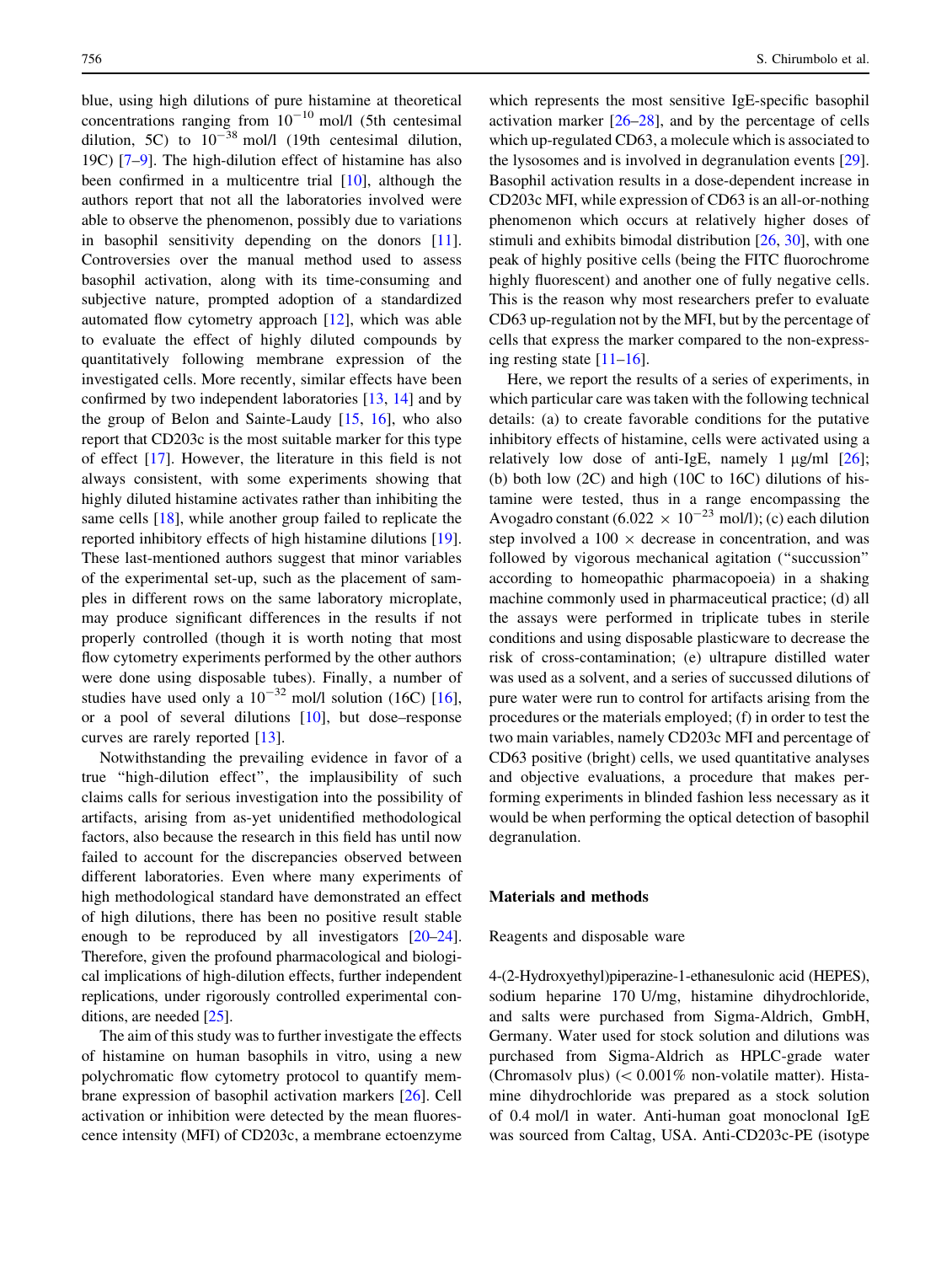IgG1, clone 97A6) was purchased from Beckman Coulter Immunotech, USA, anti-CD123-PECy5 (isotype IgG1, clone 9F5), anti-HLA-DR-PECy7 (isotype IgG2a, clone L243), anti-CD45-APCCy7 (isotype IgG1, clone 2D1) and anti-CD63-FITC (isotype IgG1, clone H5C6) were purchased from Becton Dickinson Pharmingen USA. All reagents were prepared using sterile disposable plastic tubes and pipette tips (BD Falcon, NJ, USA).

## Dilution and succussion procedures

Dilutions were made up in 15 ml sterile polystyrene conical tubes provided with caps; the serial dilutions were prepared with an actual histamine concentration four times greater than the intended final concentration, because the protocol subsequently called for a further fourfold dilution in the cell incubation mixture (see below). A  $4 \times 10^{-2}$  mol/l histamine solution (designated 1C) was made by diluting 500 ul of histamine stock in 4,500 ul of ultrapure water. From that preparation, a series of incremental  $1/100$  dilutions were prepared by diluting 50  $\mu$ l of the preceding solution in  $4,950$   $\mu$ l of ultrapure water and shaking by vigorous mechanical shaking (7.5 s at 20 strokes/s, vertical amplitude  $7 \pm 2$  mm) using an instrument from MGA Technologies, Lyon, France. The chosen working dilutions/succussions were  $2C (10^{-4} \text{ mol/l})$ histamine in the final sample assay) as a positive control, and seven ultra high dilutions from  $10C$  ( $10^{-20}$  mol/l histamine in the final sample assay) to  $16C (10^{-32} \text{ mol/l})$ histamine in the final sample assay). Experiments with high water dilutions were performed using control test samples made up by an identical procedure, with the only difference that the stock starting solution was pure water rather than histamine. The histamine and water control dilutions/succussions were prepared fresh each day just before the experiments, and stored at room temperature and protected from light until use.

#### Cell preparation

Basophil-enriched cell samples were prepared by pooling the leukocyte buffy coats drawn from 3-ml venous samples of K2-ethylendiaminotetraacetic acid (EDTA) anti-coagulated peripheral blood of four healthy, non-allergic, subjects (blood donors). Blood from four different donors was employed in each separate experiment. All subjects were informed, by physicians of the Hospital Transfusion Service, about the use of their blood samples for research purposes; they completed and signed a specific consenting form for taking the samples and data processing. Venous blood samples were processed within 2–3 h of being drawn, using a differential centrifugation step procedure. The blood was diluted to 1:4 in refrigerated  $(+2^{\circ}C/+8^{\circ}C)$ 

HEPES modified buffer ([4-(2-hydroxyethylpiperazine-1 ethanesulonic acid] 20 mmol/l; NaCl 127 mmol/l; KCl 5 mmol/l; sodium–heparin 5 UI/ml, pH 7.4) using 14-ml polypropylene round-bottom tubes, and pelleted at 700 g for 15 min in a  $(+4^{\circ}C)$  centrifuge. Leukocyte-rich buffycoat layers were individually collected, suspended in the cold HEPES-heparin (HBE) buffered solution and centrifuged at  $400 g$  for 10 min. Pelleted buffy-coats were washed out from supernatants, collected in a single tube, suspended in the cold HBE medium and centrifuged at 400 g for a further 10 min. Finally, the cells were suspended in the refrigerated HBE buffer at 1:4 v/v relative to starting whole blood volume. An aliquot of about 1 ml of the above HBE-suspended cell culture was transferred to a Bayer ADVIA 2120 automated hematocytometer [[31\]](#page-9-0) for basophil counting and yield evaluation. Pooled buffy coats having a mean count of 8.47  $\pm$  2.09 SD WBCx103/ $\mu$ l and an estimated basophil concentration of  $92.25 \pm 18.43$  SD cells/ $\mu$ l, were obtained. This yield corresponded to an enrichment of approximately 2.4 times relative to the starting whole blood [\[26](#page-8-0)]. Cells were treated with apyrogenic solutions and using sterile disposable plastic ware, and kept on ice to prevent any spontaneous activation [\[30](#page-9-0)]. Just before use, the cell suspension was pre-warmed for 10 min at 37°C and gently mixed.

## Cell treatment and activation

A volume of 50 µl of the histamine or water dilutions was added to 5-ml round bottomed polypropylene vials containing 50  $\mu$ l of 2  $\times$  concentrated HBE buffer (test tubes series "A") and warmed at  $37^{\circ}$ C for 10 min. Then 100 µl of the cell suspensions was added to each vial and incubated for 10 min at 37°C. A parallel series of 5 ml-round bottomed polystyrene vials were prepared, each containing 50 µl of an HBE solution supplemented with 5 mM  $CaCl<sub>2</sub>$ , 1 mM  $MgCl<sub>2</sub>$  and with the anti-IgE agonist, where indicated (final concentration  $1 \mu g/ml$ ) (test tubes series "B"). After the 10-min incubation with histamine dilutions, 50  $\mu$ l of the cell suspensions from test tube series ''A'' was added into those of series "B", previously brought to  $37^{\circ}$ C. Incubation with and without anti-IgE was carried out at 37°C for 30 min; the tubes were gently stirred every 10 min to allow proper mixing. The incubation was halted by adding 100 µl of ice-cold HBE buffer supplemented with  $2.8 \text{ mmol/l}$  Na<sub>3</sub>-EDTA, and the samples put on ice until staining with monoclonal antibodies. We only included experiments that met the following criteria: (a) significant cell activation following anti-IgE treatment, expressed as a statistically significant increase of 203c MFI in triplicate samples of anti-IgE treated cells as compared with triplicate samples of untreated, resting cells and, (b) inhibition induced by histamine  $2C > 50\%$  as compared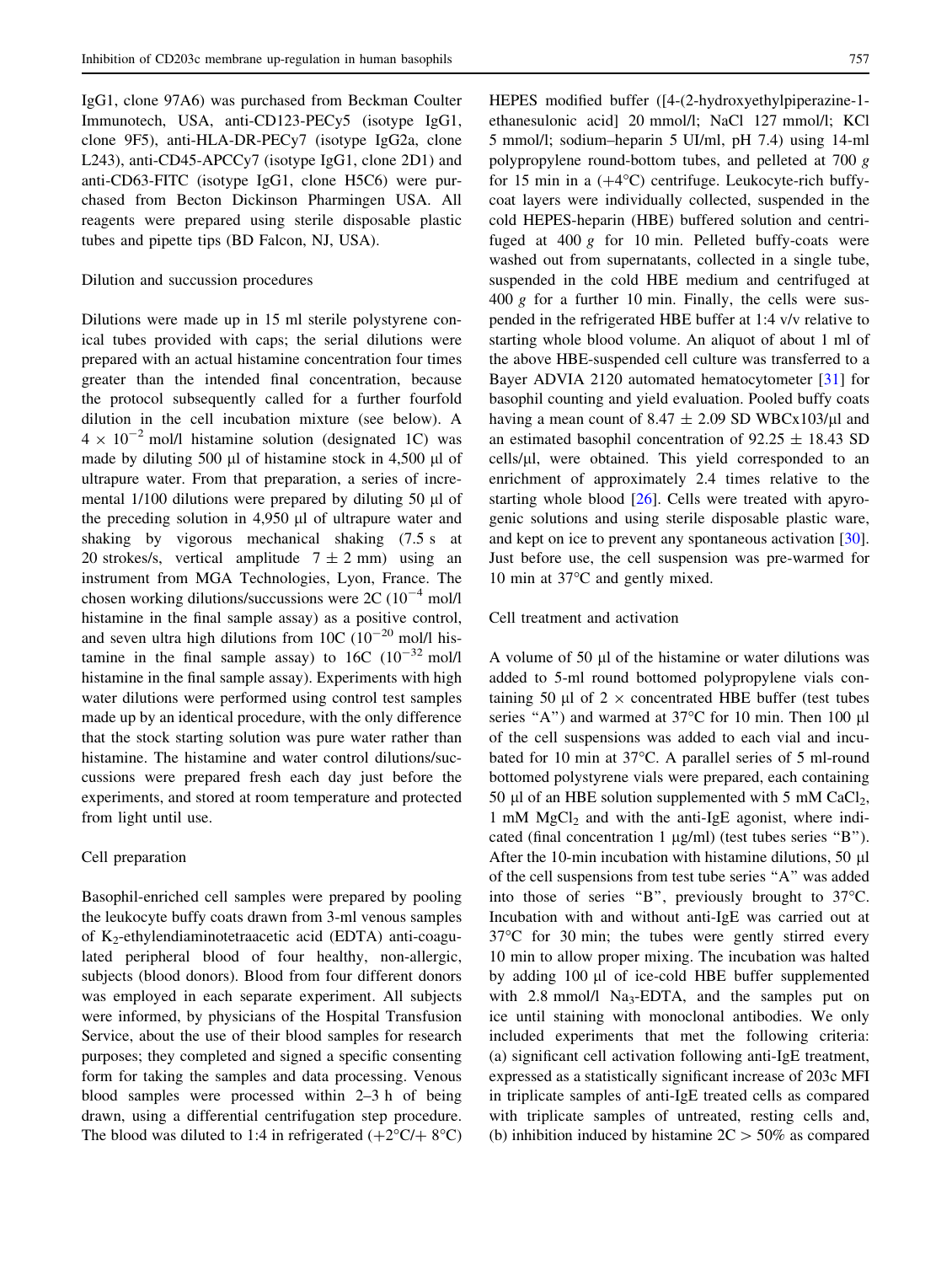with cell samples activated in the absence of histamine [\[17](#page-8-0)]. Applying these criteria, five of the seven experiments performed with histamine dilutions and five of the six experiments performed with water dilutions were selected as valid.

Staining with monoclonal antibodies and sample analysis

Staining was performed at  $4^{\circ}$ C for 20 min with 10 ul/200 ul cell suspensions of the marker antibodies Anti-CD203c-PE, anti-CD123-PECy5, anti-CD63-FITC and with  $5 \mu$ l/200  $\mu$ l cell suspensions of the marker antibodies CD45-APCCy7 and HLA-DR-PECy7. The negative controls consisted of isotype matched, directly conjugated non-specific antibodies. Soon after staining, samples underwent erythrocyte lysis with 3 ml of a  $+4$ <sup>o</sup>C refrigerated ammonium-chloride solution (NH<sub>4</sub>Cl 155 mmol/l; NaHCO<sub>3</sub> 10 mmol/l, Na<sub>3</sub>EDTA 0.10 mmol/ l,  $pH = 7.2$ ) for 2 min on ice, after which the cells were pelleted at 500 g for 5 min in a refrigerated centrifuge. Supernatants were removed and the pellets gently

assumption of normality, it was decided to use non-parametric tests. Since ANOVA was unsuitable due to nonnormality, for the global analysis of all the treatments, we adopted the Friedman non-parametric test for multiplerelated samples. For the comparison between control and treatment groups, we applied the two-tailed Wilcoxon nonparametric test for paired samples. The data were first of all paired by experiment: since we had three different results within each experiment, we compared the lower, the middle and the upper value of the control group with the corresponding value of the treated group. We then took all the 15 values from the five experiments on each treatment group and compared them with all the 15 values from the control (no histamine) group. Since the CD203c is constitutively expressed at low level in resting, unstimulated basophils, the net activation response to anti-IgE (dMFI) was calculated by subtracting the mean resting fluorescence expressed by unstimulated cells in each experiment from the fluorescence values of anti-IgE activated samples. Then, the percentage inhibitory effect of each dilution on the cell activation to the anti-IgE was calculated, for each experiment, according to the formula:

| Mean dMFI of control (no histamine) – dMFI of histamine – treated sample $\times 100$ |                                     |  |  |
|---------------------------------------------------------------------------------------|-------------------------------------|--|--|
|                                                                                       | Mean dMFI of control (no histamine) |  |  |

suspended in 0.5 ml of a BD-Isoflow phoshpate saline (PBS,  $pH = 7.4$ ) balanced buffer. Flow analysis was performed using a 488–633 nm two-laser flow cytometer (BD FACScanto). A region of low side-scatter cells was gated in the CD45<sup>dim</sup> lymphocyte area; in this region about 500 (450–550) cellular events from each sample with a HLADR<sup>non-expressing</sup>/CD123<sup>bright</sup> phenotype were identified as basophils [[26,](#page-8-0) [32\]](#page-9-0). The threshold between CD63<sup>non-expressing</sup> and CD63<sup>expressing</sup> basophils was arbitrarily set in each experiment close to the right-hand limit of the fluorescence peak of a sample of unstimulated, untreated cells. The MFI was calculated by the cytometer software by averaging the total fluorescence of the marker in the basophil gate.

#### **Statistics**

The observed MFI values for each experiment were recorded, and exploratory statistics such as the average and standard deviation were computed. Normality was checked by the Shapiro–Wilk test. The symmetry of the data was also tested, showing our experimental MFI values to be strongly right-skewed. In light of the non-symmetrical distribution of the data, which clearly did not satisfy the The level of significance was set at  $P < 0.05$ .

#### Results

Figure [1](#page-4-0) shows a typical dot plot of basophil immunologic phenotyping and electronic capture. The HLADR-PECy7/ CD123-PECy5 plot, constructed using the CD45-dim cells in the lymphocyte area (see Sect. ''[Materials and meth](#page-8-0)[ods'](#page-8-0)'), made it possible to define a clearly delimited area of CD123bright cells not expressing HLADR, which can be identified as basophils (Fig. [1a](#page-4-0)). Basophil response toward the agonist was initially examined by evaluating twoparameter dot plots of the acquired events (Fig. [1](#page-4-0)b, c). Non-activated (resting) basophils (Fig. [1](#page-4-0)b, panel C) typically showed a very low CD63 fluorescence (MFI from 0 to  $10<sup>3</sup>$  units) and a low level of CD203c fluorescence (MFI from  $3 \times 10^2$  to  $3 \times 10^3$  units). Following 30 min of incubation with  $1 \mu g/ml$  anti-IgE, only a small fraction of cells (from 3 to 15% of total basophils in the entire series of experiments) showed a CD63 bright phenotype (Fig. [1](#page-4-0)c, panels A and B), while between 60 and 80% of basophils up-regulated CD203c membrane expression (Fig. [1](#page-4-0)c, panels C and D). From these two-parameter dot plots, a large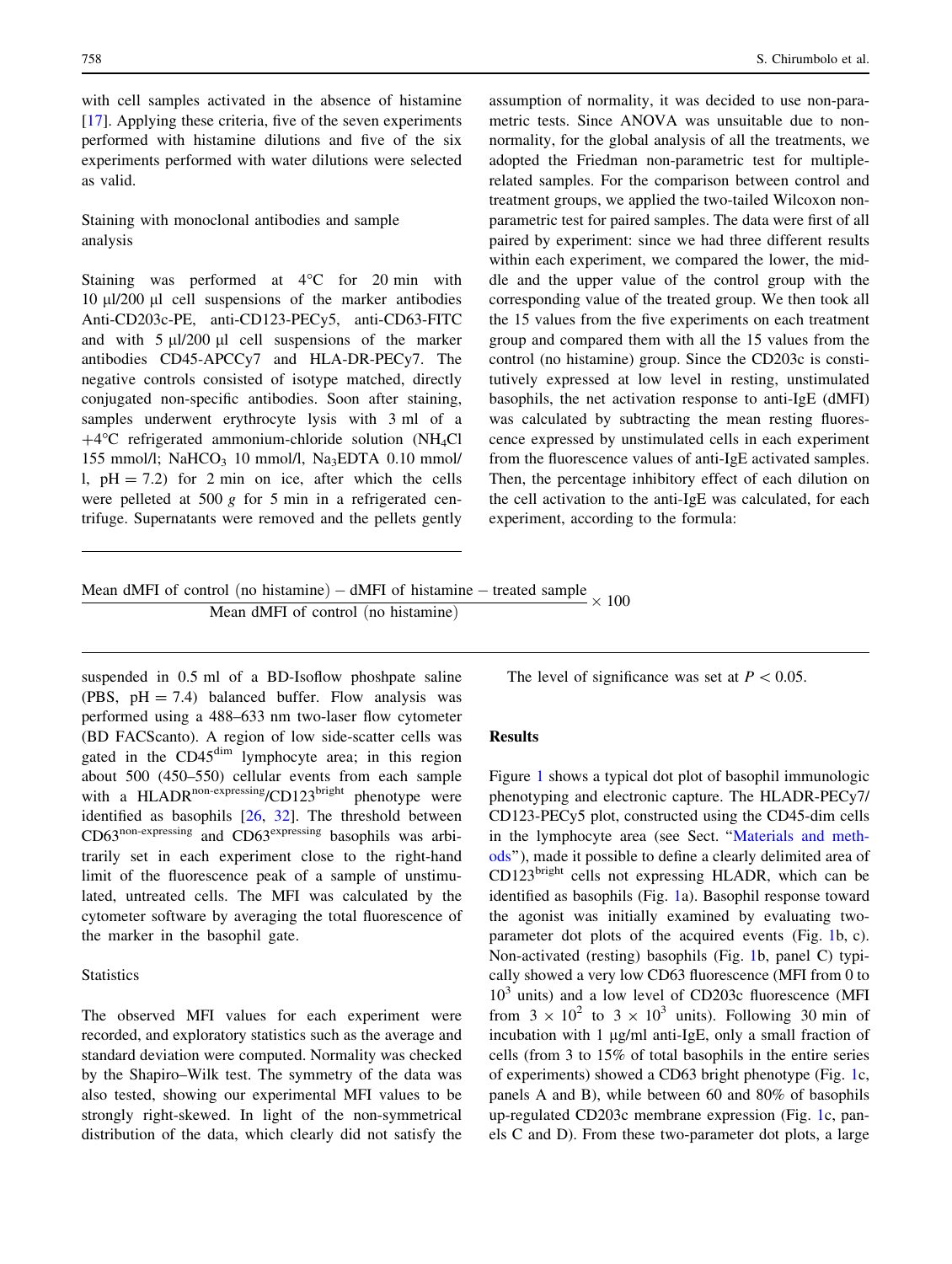<span id="page-4-0"></span>Fig. 1 Human basophil gating with the BD-FACScanto flow cytometer. In a leukocytes are immunologically gated in the CD45dim-lymphocyte area and electronically captured as cellular events in HLADR<sup>non-</sup> expressing/CD123bright twoparameter plot to distinguish them from monocytes  $(QI)$ , plasmacytoid dendritic cells  $(O2)$  and lymphocytes  $(O3)$ . Dot plots b and c show CD63/ CD203c expression in resting and anti-IgE-activated human basophils, respectively. The cloud of resting  $CD203c^{\text{low}}$ expressing/CD63<sup>negative</sup> cells (area  $C$  in  $\bf{b}$ ) shifts to the right upon activation (c), but only a small percentage of cells express CD63 (area B in c)





population of activated basophils expressing a CD203c<sup>bright</sup> phenotype was clearly evident, while most of these activated cells were negative at the CD63 staining. This confirms that CD203c is a more suitable type of marker for this type of study  $[17, 28]$  $[17, 28]$  $[17, 28]$  $[17, 28]$  $[17, 28]$ , particularly when the extent of activation is low [[26\]](#page-8-0).

Table [1](#page-5-0) reports the data of five experiments, each one done in triplicate, where basophil samples were activated in the absence and in the presence of histamine at increasing dilutions. Activation of basophils with anti-IgE caused a considerable increase in the MFI of CD203c compared with unstimulated cells (from a mean of 1812.4 units to a mean of 4389.0 units in the series of five experiments). The complete series of 15 replicates was analyzed using non-parametric tests since the distribution of values was not normal. Histamine 2C (positive control) reduced the response to 2781.7 MFI units ( $P = 0.001$ ). A global analysis using the Friedman test for multiple samples indicated that the differences between control samples (no histamine) and the series of samples treated with the high dilutions of histamine were statistically significant ( $P = 0.012$ ), even excluding the 2C test solution which was the obvious positive control in this series. The two-sample comparison with control revealed significant inhibitions of CD203c up-regulation following incubation with histamine 12C ( $P = 0.047$ ), 14C ( $P = 0.003$ ), 15C  $(P = 0.036)$ , 16C  $(P = 0.009)$ ; with histamine 13C the difference was not significant but very close to the limit value ( $P = 0.061$ ).

Table [1](#page-5-0) shows the results of five separate experiments in which succussed high dilutions of histamine were replaced with succussed high dilutions of water. For technical reasons due to the high number of tested dilutions and of replicates and in order to maintain high analytical accuracy, we could not test all histamine dilutions and all water dilutions in the same cells, so the two series of experiments reported in Table [1](#page-5-0) were done in separate sequences, but using exactly the same protocol and the same water batch. The response of control, uninhibited samples to anti-IgE shifted from a mean of 1552.2 units to a mean of 5694.3 units and histamine 2C dilution (positive control for inhibition) reduced CD203c expression to 3252.9 MFI units  $(P = 0.001)$ , showing that the cells were fully sensitive to histamine, as well as the first series reported in Table [1.](#page-5-0) However, none of the water succussed dilutions showed any significant effect on the test system in two-sample comparisons with uninhibited, anti-IgE-activated sample. The Friedman test for the control and high dilutions, with the histamine 2C sample (positive control) omitted from the analysis, was negative  $(P = 0.590)$ .

Table [2](#page-5-0) shows the percentage of CD63<sup>expressing</sup> cells. These data are from the same cell samples tested for CD203c MFI and reported in Table [1.](#page-5-0) The percentage of spontaneous activation (no anti-IgE) was very low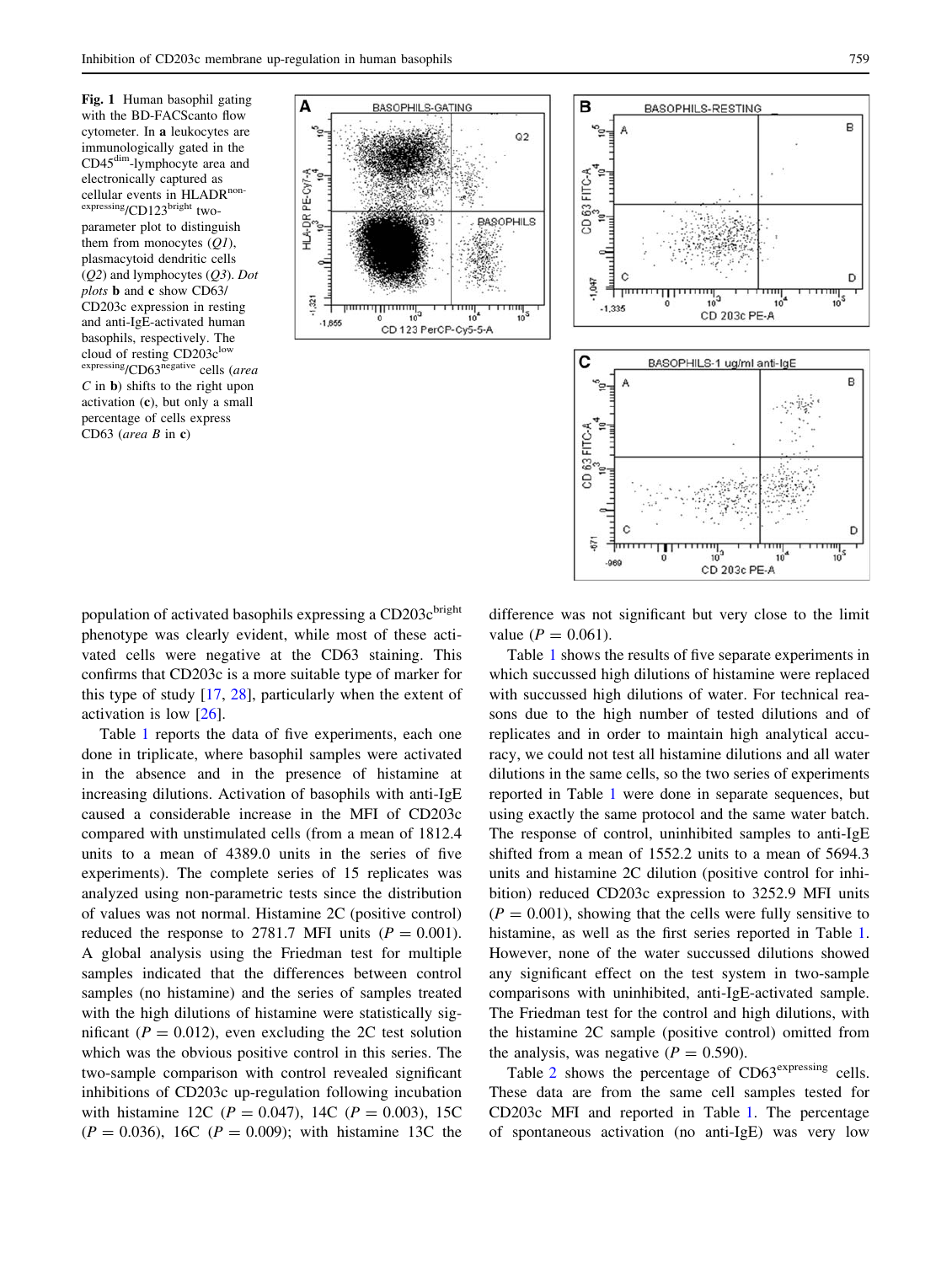| Mean<br>SD                      | Untreated (no<br>No anti-IgE<br>histamine) | $+$ Anti-IgE<br>Untreated                | $+$ Anti-IgE                                                                                                                       | $+$ Anti-IgE<br>Histamine        | $+$ Anti-IgE<br>Histamine                    | $+$ Anti-IgE<br>Histanine        | $+$ Anti-IgE                     | +Anti-IgE                               | $+$ Anti-IgE                            | $+$ Anti-IgE                     |
|---------------------------------|--------------------------------------------|------------------------------------------|------------------------------------------------------------------------------------------------------------------------------------|----------------------------------|----------------------------------------------|----------------------------------|----------------------------------|-----------------------------------------|-----------------------------------------|----------------------------------|
|                                 |                                            | (no histamine)                           | Histamine positive<br>control (2C)                                                                                                 | 10C                              | 11C                                          | 12C                              | Histamine<br>13C                 | Histamine<br>14C                        | Histamine<br>15C                        | Histamine<br>16C                 |
|                                 | $= 15$<br>Histamine experiments $(n$       |                                          |                                                                                                                                    |                                  |                                              |                                  |                                  |                                         |                                         |                                  |
|                                 | 1812.4                                     | 4389.0                                   | 2781.7                                                                                                                             | 3936.9                           | 4248.3                                       | 4163.5                           | 3858.7                           | 3818.7                                  | 4000.7                                  | 3899.9                           |
|                                 | 541.5                                      | 2052.9                                   | 895.3                                                                                                                              | 1353.3                           | 1819.3                                       | 1911.8                           | 1469.4                           | 1757.5                                  | 1597.5                                  | 1660.9                           |
| $\mathbf{q}^a$                  |                                            |                                          | $0.001\,$                                                                                                                          | 0.125                            | 0.776                                        | 0.047                            | 0.061                            | 0.003                                   | 0.036                                   | 0.009                            |
| $\mathbf{q}_\mathrm{d}$         |                                            |                                          |                                                                                                                                    | 0.012                            |                                              |                                  |                                  |                                         |                                         |                                  |
|                                 | No anti-IgE                                | $+$ Anti-IgE                             | $+$ Anti-IgE                                                                                                                       | $+$ Anti-IgE                     | $+$ Anti-IgE                                 | $+$ Anti-IgE                     | $+$ Anti-IgE                     | +Anti-IgE                               | +Anti-IgE                               | +Anti-IgE                        |
|                                 | (no histamine)<br>Untreated                | (no histamine)<br>Untreated              | Histamine positive<br>control (2C)                                                                                                 | Water<br>$\overline{10}$         | Water<br>$\sum_{i=1}^{n}$                    | Water<br>12C                     | Water<br>13C                     | Water<br>$\frac{1}{4}$                  | Water<br>15C                            | Water<br>16C                     |
| Water experiments $(n$          | $= 15$                                     |                                          |                                                                                                                                    |                                  |                                              |                                  |                                  |                                         |                                         |                                  |
| Mean                            | 1552.2                                     | 5694.3                                   | 3252.9                                                                                                                             | 5667.9                           | 5696.2                                       | 5927.6                           | 5606.4                           | 5760.7                                  | 5625.4                                  | 5850.9                           |
| SD <sub>1</sub>                 | 372.3                                      | 1391.5                                   | 647.4                                                                                                                              | 1762.4                           | 1970.9                                       | 1610.0                           | 1882.2                           | 1678.7                                  | 1537.7                                  | 2204.6                           |
| $\mathbf{d}_{\textrm{\tiny B}}$ |                                            |                                          | $0.001$                                                                                                                            | 0.820                            | 0.977                                        | 0.211                            | 0.691                            | 0.733                                   | 0.334                                   | 0.910                            |
| $\mathbf{q}_d$                  |                                            |                                          |                                                                                                                                    | 0.590                            |                                              |                                  |                                  |                                         |                                         |                                  |
|                                 |                                            |                                          | Table 2 CD63 expression in human basophils after the specified treatments, measured as percentage of cells which up-regulated CD63 |                                  |                                              |                                  |                                  |                                         |                                         |                                  |
|                                 | (no histamine)<br>No anti-IgE<br>Untreated | (no histamine)<br>+Anti-IgE<br>Untreated | Histamine positive<br>control (2C)<br>$+$ Anti-IgE                                                                                 | $+$ Anti-IgE<br>Histamine<br>10C | $+$ Anti-IgE<br>Histamine<br>$\overline{11}$ | $+$ Anti-IgE<br>Histamine<br>12C | $+$ Anti-IgE<br>Histamine<br>13C | +Anti-IgE<br>Histamine<br>$\frac{1}{4}$ | $+$ Anti-IgE<br>Histamine<br><b>ISC</b> | $+$ Anti-IgE<br>Histamine<br>16C |
|                                 | Histamine experiments $(n = 15)$           |                                          |                                                                                                                                    |                                  |                                              |                                  |                                  |                                         |                                         |                                  |
| Mean                            | 1.07                                       | 8.22                                     | 4.20                                                                                                                               | 7.75                             | 8.62                                         | 8.64                             | 7.54                             | 7.25                                    | 7.60                                    | 7.11                             |
| SD                              | 0.65                                       | 9.53                                     | 3.69                                                                                                                               | 9.44                             | 10.39                                        | 9.88                             | 8.45                             | 8.70                                    | 7.55                                    | 7.37                             |
| $\mathbf{q}_{\text{B}}$         |                                            |                                          | $0.008$                                                                                                                            | 0.222                            | 0.609                                        | 0.410                            | 0.132                            | 0.065                                   | 0.278                                   | 0.222                            |
| $\mathbf{d}_{\mathbf{q}}$       |                                            |                                          |                                                                                                                                    | 0.300                            |                                              |                                  |                                  |                                         |                                         |                                  |
|                                 | No anti-IgE                                | $+$ Anti-IgE                             | $+$ Anti-IgE                                                                                                                       | $+$ Anti-IgE                     | $+$ Anti-IgE                                 | +Anti-IgE                        | $+$ Anti-IgE                     | $+$ Anti-IgE                            | +Anti-IgE                               | $+$ Anti-IgE                     |
|                                 | (no histamine)<br>Untreated                | (no histamine)<br>Untreated              | Histamine positive<br>control (2C)                                                                                                 | Water<br>10C                     | Water<br>$\overline{11}$                     | Water<br>12C                     | Water<br>13C                     | Water<br>14C                            | Water<br>15C                            | Water<br>16C                     |
| Water experiments (n            | $= 15$                                     |                                          |                                                                                                                                    |                                  |                                              |                                  |                                  |                                         |                                         |                                  |
| Mean                            | 1.81                                       | 15.87                                    | 7.31                                                                                                                               | 15.27                            | 16.58                                        | 15.10                            | 15.21                            | 15.65                                   | 14.94                                   | 15.23                            |
| <b>GS</b>                       | 1.35                                       | 8.09                                     | 3.75                                                                                                                               | 7.56                             | 9.30                                         | 7.31                             | 7.14                             | 7.27                                    | 7.91                                    | 8.58                             |
| q,                              |                                            |                                          | 0.001                                                                                                                              | 0.280                            | 0.293                                        | 0.211                            | 0.191                            | 0.730                                   | 0.140                                   | 0.410                            |
| $\mathbf{f}_\mathrm{d}$         |                                            |                                          |                                                                                                                                    | 0.520                            |                                              |                                  |                                  |                                         |                                         |                                  |

<span id="page-5-0"></span>

P Friedman test of the series of anti-IgE-activated samples (omitting the 2C Histamine positive control)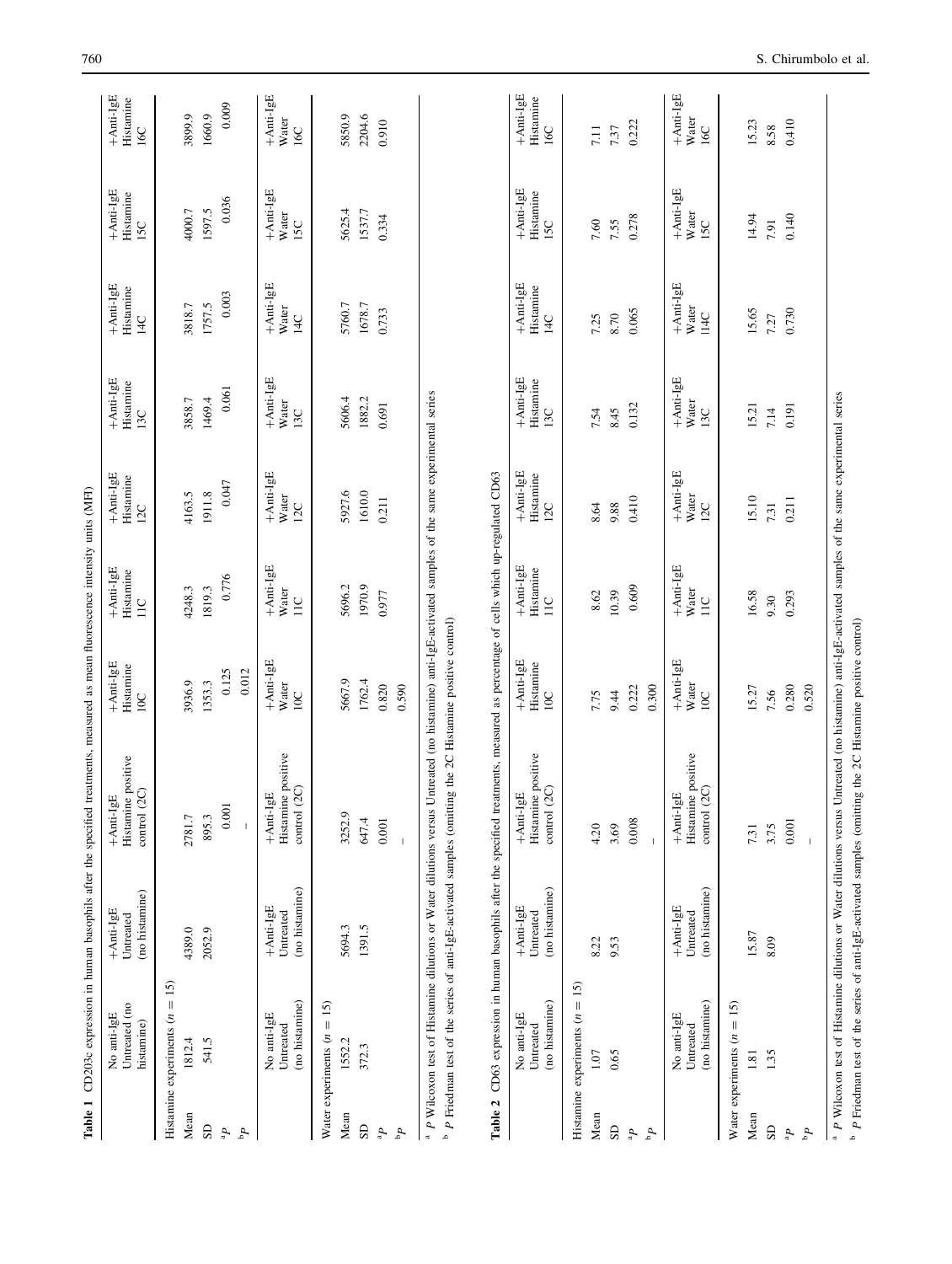$(1.07-1.81\%$  in histamine and water experiments, respectively), indicating that the isolation procedure yielded a basophil preparation at resting state and close to physiological conditions. Following challenge with anti-IgE, the CD63expressing cells increased to 8.22% in the series of experiments testing high histamine dilutions (2a), and to 15.87% in the series of experiments testing high water dilutions (2b). This difference between these two series of experiments, in the basophil response to anti-IgE could be explained by the very low expression of CD63 in our experimental conditions (see also Fig. [1\)](#page-4-0), which is associated with high variability of data. A further factor of variability could be related to high inter-individual differences of basophil responsiveness, possibly due to seasonal variations or previous contacts with sensitizing substances, previously noted by others [\[27](#page-9-0), [33](#page-9-0)], which may be reduced but not completely eliminated by pooling buffy-coats from different donors. Anymore, also with this marker all the cells tested were strongly inhibited by histamine at low dilution (2C), which decreased the  $CD63<sup>expressing</sup>$  cells to 4.[2](#page-5-0)0% (Table 2) and to 7.31% (Table 2) ( $P = 0.008$  and 0.001, respectively). A few high histamine dilutions also decreased the percentage of  $CD63<sup>expressing</sup>$  cells (e.g. 13C, 14C, 15C, 16C), but because of high variation of values this effect was not statistically significant (borderline for histamine 14C). No effects were determined by highly diluted water and succussed solutions.

Figure 2 reports the percentage inhibition by histamine and control water across the range of high dilutions tested on CD203c expression (MFI). Preliminary experiments showed that histamine (low and high dilutions) did not affect the resting MFI but only the activation response. So the percentage effect was calculated not on the absolute values, but only on the net MFI after subtracting the resting MFI. Histamine 2C (positive control) inhibition was 60.91% ( $P < 0.01$ ) and 59.43% ( $P < 0.01$ ) in the experiments testing histamine and water dilutions, respectively. There was no significant difference between the inhibition by histamine 2C in the two series. The dilution–effect histogram of histamine (A) shows a non-linear behaviour, with peaks at 14C and 16C dilution and paradoxically less activity at lower dilutions. No significant effects of water control dilutions (B) were observed.

## Discussion

Human basophils are peripheral granulocytes involved in immune and inflammatory processes such as hypersensitivity and allergic reactions. The discovery of several basophil activation markers, such as the tetraspanin CD63 (lysosome-associated membrane protein or LAMP-3) and the ectoenzyme CD203c (or ecto-nucleotide pyrophosphatase/



Histamine 2C **10C** 11C  $12C$ 13C 14C **15C 16C** Water high dilutions Fig. 2 Percentage inhibition of anti-IgE-activated CD203c expres-

20  $10$  $\mathfrak{o}$ 

sion in human basophils treated with high histamine dilutions (a) or with high water dilutions (b). Mean  $\pm$  SEM percentages from five experiments in (a) and from five experiments in (b) were calculated after subtracting the constitutive fluorescence of resting cells from the fluorescence of anti-IgE-activated cells, as described in '['Materials](#page-8-0) [and methods](#page-8-0)".  $*P < 0.05$ ,  $*P < 0.01$  (two-tailed Wilcoxon test for paired data, comparing histamine or water dilutions with the mean of untreated controls in each experiment). CD203c MFI values of the uninhibited activation were  $2576.6 \pm 543.3$  SEM in the histamine dilution experiments (a) and  $4142.1 \pm 348.4$  SEM in the water dilution experiments (b)

phosphodiesterase or E-NPP3), has made it possible to study cellular function by observing the up-regulation or downregulation of membrane molecules in response to various physiological agonists, antagonists or other soluble regulators [[34,](#page-9-0) [35\]](#page-9-0), using a standardized cytometric approach.

Among the various soluble factors able to regulate basophil function, a considerable body of literature has been devoted to histamine, a well-known mediator of inflammation produced by basophils and mast cells. Histamine at high doses acts as a downstream regulator by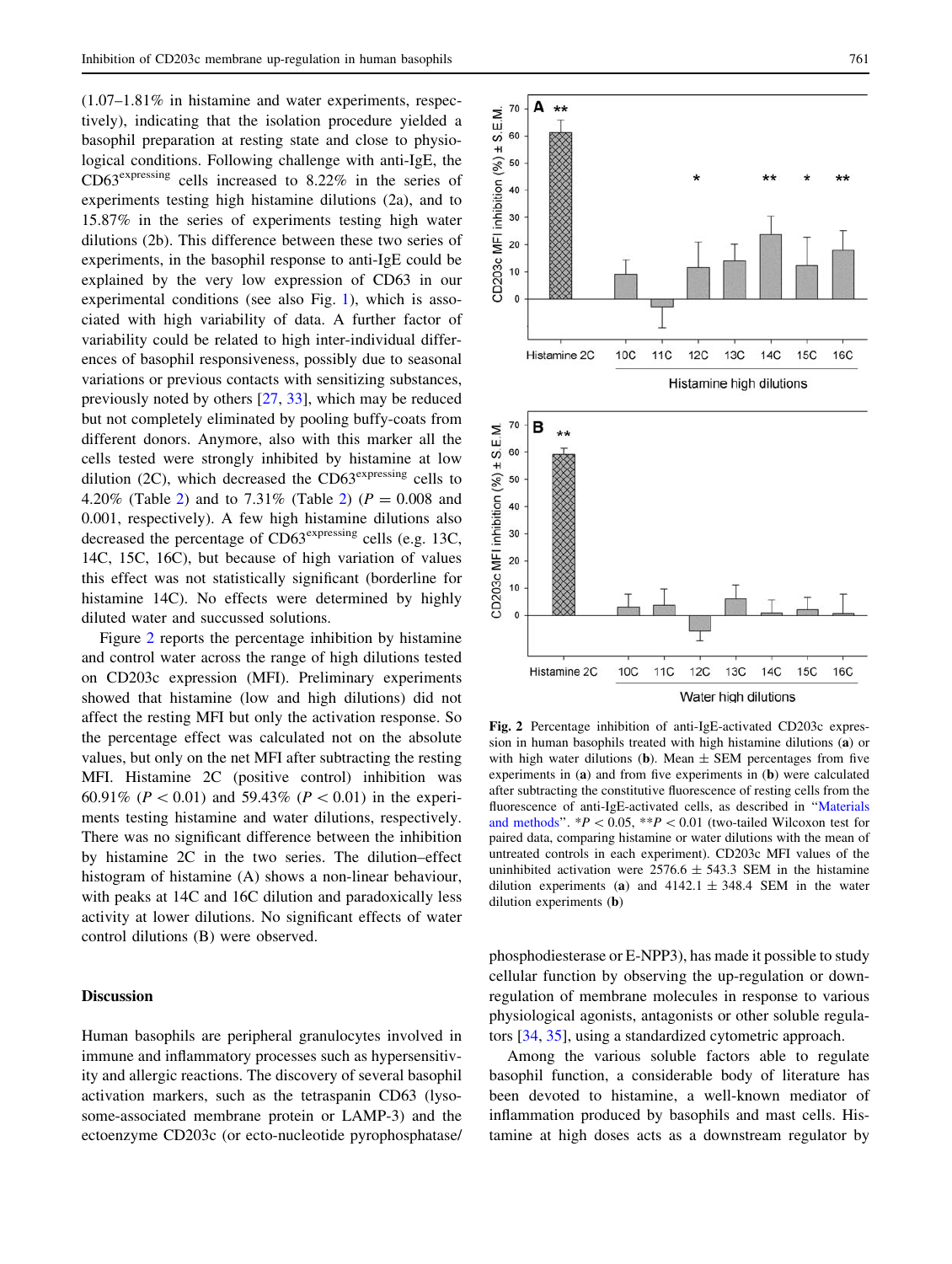interacting with H2-receptors, thus inhibiting basophil release of mediators and degranulation [\[36](#page-9-0)]; it is therefore very intriguing that the same effect was observed with highly diluted histamine but not with highly diluted histidine [[11\]](#page-8-0), and that it could be inhibited by the H2 antagonist cimetidine [\[37](#page-9-0)]. Multicentre analyses have partially confirmed these findings [\[10](#page-8-0)], but other groups also report some negative results [\[19](#page-8-0)].

In this work we were able to reproduce evidence for the effects of high histamine dilutions on anti-IgE-triggered basophil activation, specifically evaluated by the CD203 MFI, using a standardized approach with the following characteristics: (a) the method of cell handling prevents spontaneous basophil activation and interference between the anti-IgE-FITC tracer and the agonist used  $[14]$  $[14]$ ; (b) the problems of subjective evaluation are avoided through use of flow cytometry and a system of multiple intra-series replication; (c) use of highly pure compounds and parallel comparisons with control pure water dilutions; d) adoption, for the first time in this field, of a mechanical shaking method (succussion in homeopathic terms) with standardized duration and frequency of strokes.

The resultant dose–effect curve displayed a very unusual behaviour, whose underlying mechanism remains to be investigated. It is worth noting that the range of active dilutions is very close to the 16C dilution reported else-where [[11](#page-8-0), [15\]](#page-8-0), although Brown and Ennis [[13\]](#page-8-0) instead reported inhibitory activities for 10C and 13C, but not for the 12C, 14C and 16C dilutions.

The lack of significant inhibition of CD63 expression by histamine at high dilutions in our experimental conditions (Table [2](#page-5-0)) may apparently be in disagreement with the data of CD203c and with the findings of other authors who detected high-dilution effects also using CD63 marker [\[11](#page-8-0)]. However, this discrepancy may be interpreted as due to the lower sensitivity of this parameter to inhibition by high dilutions or otherwise as a result of the high variability of this response, because of the low percentage of cells expressing CD63 in our test system. In this study we chose to use low doses of agonist, a condition in which cells were consistently activated, as noted by the increase of CD203c MFI, but very low percentage (8–15%) of cells expressed CD63, which is less responsive to low doses of anti-IgE (Fig. [1](#page-4-0)a). As a consequence, the high-dilution effects were much more clearly and consistently observable by evaluating the CD203c marker. We have previously shown that the chemotactic peptide fMLP, at very low dose, causes upregulation of CD203c but not of CD63 [\[26](#page-8-0)], and this observation is consistent with the finding that CD203c reflects the priming events triggered by interleukin-3, which occur previously to degranulation events [\[28](#page-9-0)]. Moreover, CD203c expression in not inhibited by phosphatidylinositol-3-kinase inhibitors, as is CD63 [\[29](#page-9-0)]. Thus, small changes in the experimental conditions used or subtle distinction of the signal transduction mechanisms of the two markers expression could differentiate the results of high dilution experiments obtained by different authors in this model.

Although a variety of gating protocols and different experimental conditions—in terms of the type of dilution/ succussion or shaking procedures and solvent used—have been explored [\[13](#page-8-0), [38\]](#page-9-0), most of the studies done so far did not include succussed water controls. Research on extremely sensitive systems and very high dilutions of substances suggests that trace elements, as well as container materials, storage durations and shaking methods, may influence the results [[39\]](#page-9-0). Therefore, suitable water controls prepared in an identical manner and subjected to the same storage time should be used. These considerations, coupled with the highly controversial nature of the phenomenon, which would have significant pharmacological implications but is often judged to be improbable and implausible from a conventional scientific perspective [[24,](#page-8-0) [40](#page-9-0), [41\]](#page-9-0), make it all the more important that more replications should be done independently to establish models that are stable across laboratories and teams [\[22](#page-8-0)].

The possible biological mechanism(s) underlying the regulatory processes affected by high histamine dilutions remain to be elucidated. These findings suggest that the high dilutions of histamine, which are better observed through CD203c expression, might affect some subtle and early level of signal transduction, similar to the priming effects of very low doses, instead of causing a general inhibition of cell responses. Using a surface plasmon resonance biosensor, it has recently been shown that basophil activation by anti-IgE, even in the absence of exocytosis, is associated with changes in the refractive index of the evanescent field [[42\]](#page-9-0); such changes reflect any changes in molecular mass distribution in the field a few 100 nm from the surface of the cells. It is thus tempting to speculate that changes in the water structure produced by the dilution/ succussion procedure in the presence of histamine might influence this crucial layer of water surrounding the cell and hence the processes of signal detection and transduction. Further studies are needed to confirm whether this hypothesis is applicable to the high-dilution effects observed on human basophils.

Our results confirm and build upon the hypothesis that high dilutions of biologically active compounds may indeed have an effect which mimics that of lower dilutions/higher doses. So far there is no satisfactory or uniting theoretical explanation for these observations, but recent evidence seems to point to organization of the solvent water on a mesoscopic scale: the nano-heterogenous structure of water can be determined by interactive phenomena such as coherence [\[43](#page-9-0), [44\]](#page-9-0), epitaxy [\[45](#page-9-0)], temperature–pressure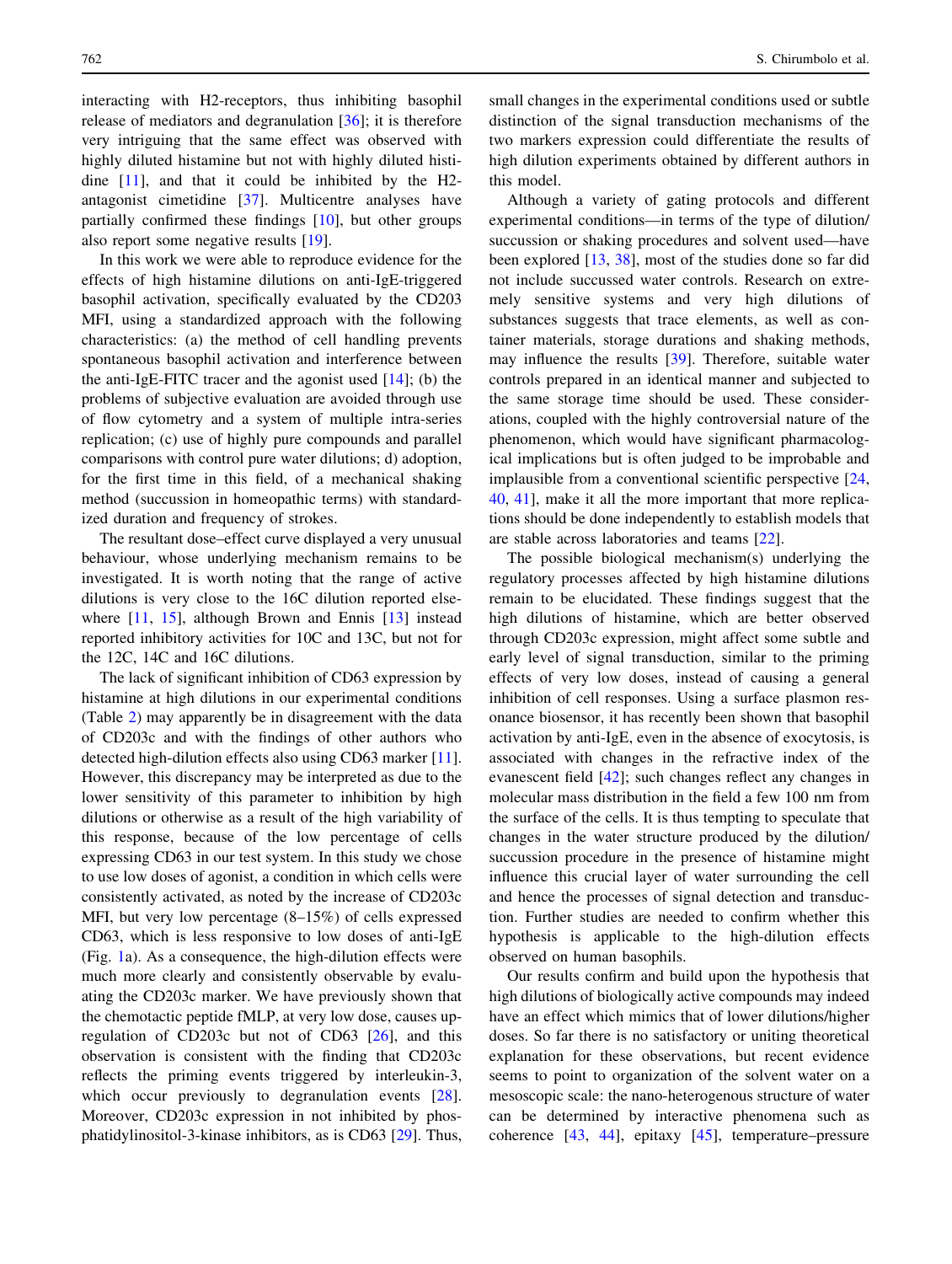<span id="page-8-0"></span>processes during strong agitation, and formation of colloidal nanobubbles containing gaseous inclusions of oxygen, nitrogen, carbon dioxide, silica, and possibly the remedy source material [[46–48](#page-9-0)]. So far, nuclear magnetic resonance (NMR) studies of homeopathic solutions have yielded controversial data, but recently high histamine dilutions (beyond  $10^{-20}$  mol/l) were distinguished from water solvents on the basis of their NMR relaxation rates [\[49](#page-9-0)]; moreover, after heating of the histamine samples, all the relaxation observed as a function of dilution vanished. It was suggested that histamine molecules might act as nucleation centres, amplifying the formation of stable supramolecular structures, involving nanobubbles of atmospheric gases and highly ordered water around them. In the future, the possible existence and the nature of clathratelike hydrate nanostructures formed during the dilution and succussion process might be explained by cluster science, in which different geometrical structures of clusters composed of the same chemical species may differ in their chemical reactivity [\[50\]](#page-9-0). These unusual properties of high dilutions, which merit further investigation, are potentially relevant not just to homeopathic pharmaceutical practice, but also to basic research into cell sensitivity to regulation.

Acknowledgements The study was financed by a grant from Laboratories Boiron srl, Milano (Italy), and in part by the Italian Ministry of Education, University and Research (60% funds). The authors wish to thank Dr Luigi Marrari for his advice and cooperation.

Open Access This article is distributed under the terms of the Creative Commons Attribution Noncommercial License which permits any noncommercial use, distribution, and reproduction in any medium, provided the original author(s) and source are credited.

#### References

- 1. Bellavite P, Conforti A, Pontarollo F, Ortolani R. Immunology and homeopathy. 2. Cells of the immune system and inflammation. Evid Based Complement Alternat Med. 2006;3(1):13–24.
- 2. Bellavite P, Conforti A, Ortolani R. Immunology and homeopathy. 3. Experimental studies on animal models. Evid Based Complement Alternat Med. 2006;3:171–86.
- 3. Davenas E, Beauvais F, Amara J, Robinson M, Miadonna A, Tedeschi A, et al. Human basophil degranulation triggered by very dilute antiserum against IgE. Nature. 1988;333:816–8.
- 4. Maddox J, Randi J, Stewart WW. ''High-dilution'' experiments a delusion. Nature. 1988;334:287–90.
- 5. Ovelgonne JH, Bol AWJM, Hop WCJ, Van Wijk R. Mechanical agitation of very dilute antiserum against IgE has no effect on basophil staining properties. Experientia. 1992;48:504–8.
- 6. Hirst SJ, Hayes NA, Burridge J, Pearce FL, Foreman JC. Human basophil degranulation is not triggered by very dilute antiserum against human IgE. Nature. 1993;366:525–7.
- 7. Cherruault Y, Guillez A, Sainte-Laudy J, Belon P. E'tude mathematique et statistique des effets de dilutions successives de chlorhydrate d'histamine sur la réactivité des basophiles humains. Bioscience. 1989;7:63–72.
- 8. Sainte-Laudy J, Sambucy JL, Belon P. Biological activity of ultra low doses I. Effect of ultra low doses of histamine on human basophil degranulation triggered by D. pteronissinus extract. In: Doutremepuich C, editor. ultra low doses. London: Taylor and Francis; 1991. p. 127–38.
- 9. Sainte-Laudy J, Belon P. Inhibition of human basophil activation by high dilutions of histamine. Agent Actions (Inflamm Res). 1993;38:C245–7.
- 10. Belon P, Cumps J, Ennis M, Mannaioni PF, Sainte-Laudy J, Roberfroid M, et al. Inhibition of human basophil degranulation by successive histamine dilutions: results of a European multicentre trial. Inflamm Res. 1999;48:S17–8.
- 11. Belon P, Cumps J, Ennis M, Mannaioni PF, Roberfroid M, Sainte-Laudy J, et al. Histamine dilutions modulate basophil activation. Inflamm Res. 2004;53:181–8.
- 12. Sainte-Laudy J, Belon P. Analysis of immunosuppressive activity of serial dilutions of histamine on human basophil activation by flow cytometry. Inflamm Res. 1996;45:S33–4.
- 13. Brown V, Ennis M. Flow-cytometric analysis of basophil activation: inhibition by histamine at conventional and homeopathic concentrations. Inflamm Res. 2001;50:S47–8.
- 14. Lorenz I, Schneider EM, Stolz P, Brack A, Strube J. Sensitive flow cytometric method to test basophil activation influenced by homeopathic histamine dilutions. Forsch Komplementarmed Klass Naturheilkd. 2003;10(6):316–24.
- 15. Sainte-Laudy J, Belon P. Use of four different flow cytometric protocols for the analysis of human basophil activation. Application to the study of the biological activity of high dilutions. Inflamm Res. 2006;55(Suppl 1):S1–2.
- 16. Sainte-Laudy J, Boujedaini N, Belon P. Confirmation of biological effects of high dilutions. Effects of submolecular concentrations of histamine and 1-, 3- and 4-methylhistamines on human basophil activation. Inflamm Res. 2008;57(Suppl 1):  $S27–8.$
- 17. Sainte-Laudy J, Belon P. Improvement of flow cytometric analysis of basophil activation inhibition by high histamine dilutions. A novel basophil specific marker: CD 203c. Homeopathy. 2006;95(1):3–8.
- 18. Sainte-Laudy J. Stimulatory effect of high dilutions of histamine on activation of human basophils induced by anti-IgE. Inflamm Res. 2001;50(Suppl 2):S63–4.
- 19. Guggisberg AG, Baumgartner SM, Tschopp CM, Heusser P. Replication study concerning the effects of homeopathic dilutions of histamine on human basophil degranulation in vitro. Complement Ther Med. 2005;13(2):91–100.
- 20. Linde K, Jonas WB, Melchart D, Worku F, Wagner H, Eitel F. Critical review and meta-analysis of serial agitated dilutions in experimental toxicology. Hum Exp Toxicol. 1994;13:481–92.
- 21. Jonas WB, Kaptchuk TJ, Linde K. A critical overview of homeopathy. Ann Intern Med. 2003;138:393–9.
- 22. Witt CM, Bluth M, Albrecht H, Weisshuhn TE, Baumgartner S, Willich SN. The in vitro evidence for an effect of high homeopathic potencies—a systematic review of the literature. Complement Ther Med. 2007;15(2):128–38.
- 23. Van Wijk R. The in vitro evidence for an effect of high homeopathic potencies—a systematic review of the literature. Complement Ther Med. 2007;15(2):139–41.
- 24. Novella S, Roy R, Marcus D, Bell IR, Davidovitch N, Saine A. A debate: homeopathy-quackery or a key to the future of medicine? J Altern Complement Med. 2008;14(1):9–15.
- 25. Falus A. Homeopathy and high dilutions—is there a real effect? Inflamm Res. 2004;53(5):179–80.
- 26. Chirumbolo S, Vella A, Ortolani R, DeGironcoli M, Solero P, Tridente G, et al. Differential response of human basophil activation markers: a multi-parameter flow cytometry approach. Clin Mol Allergy. 2008;16(6):12.